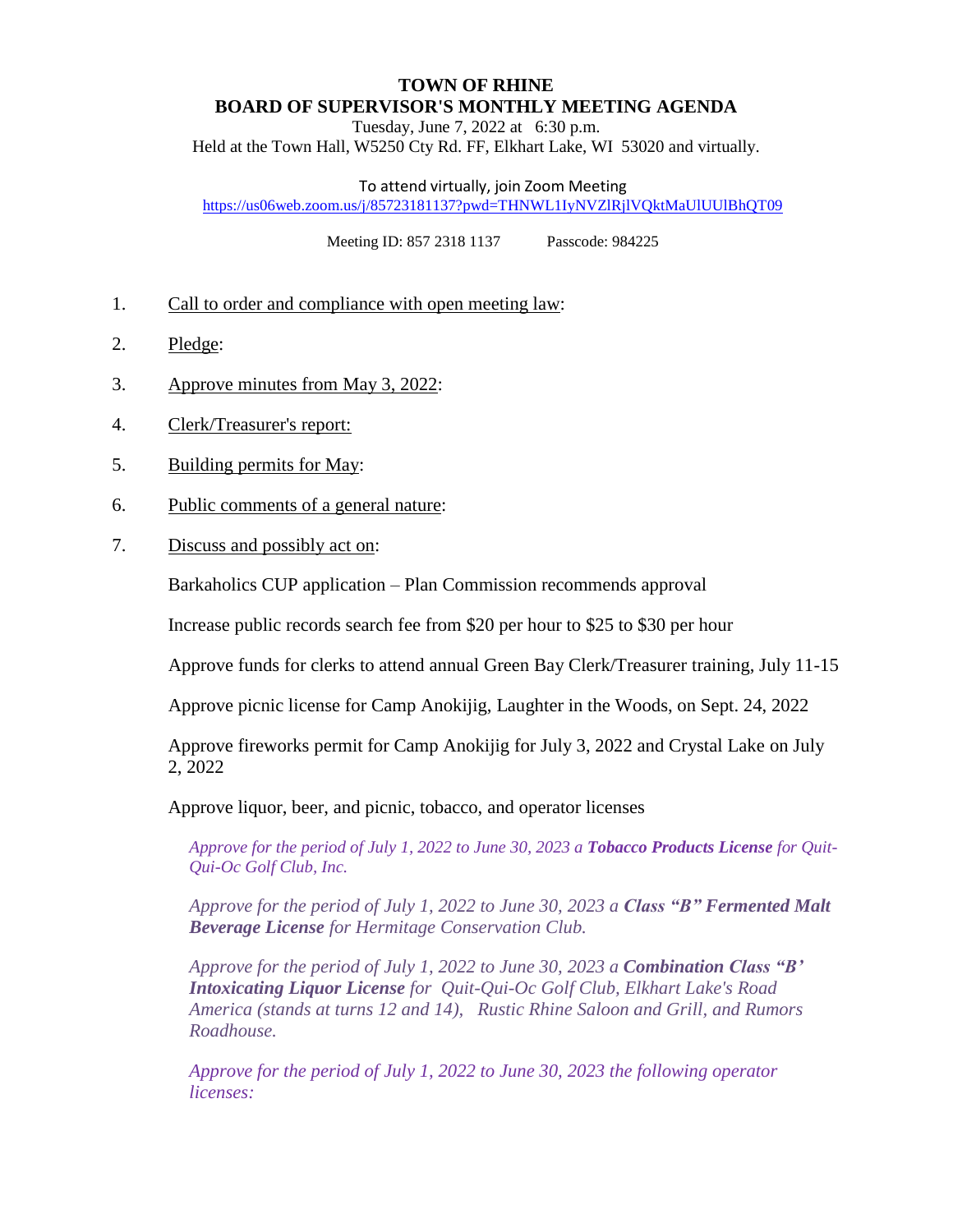## **2022-2023 Operator License Applicants**

| <b>Name</b>               | <b>Establishment</b>                                | New/Renew  |
|---------------------------|-----------------------------------------------------|------------|
| Darin Holden              | Camp Anokijig                                       | Renew      |
| Michael S Kertscher       | Elkhart Lake's Road America - Turn 12 & 14          | Renew      |
| <b>Erick Allen Heling</b> | Elkhart Lake's Road America - Turn 12 & 14          | Renew      |
| <b>Andrew Anderson</b>    | Elkhart Lake's Road America - Turn 12 & 14          | Renew      |
| <b>Earle Hollings</b>     | Elkhart Lake's Road America - Turn 12 & 14          | Renew      |
| Samantha Damrow           | Elkhart Lake's Road America/Lakeland Univ - Turn 12 | Renew      |
| Haley G West              | Elkhart Lake's Road America/Lakeland Univ - Turn 12 | Renew      |
| Andrew Erbstoesser        | Elkhart Lake's Road America/Lakeland Univ - Turn 12 | <b>New</b> |
| Dan Stephanie             | Hermitage Conservation Club                         | Renew      |
| Heidi Kienbaum            | Hermitage Conservation Club                         | Renew      |
| <b>Timothy A Heus</b>     | Hermitage Conservation Club                         | Renew      |
| Jason Zorn                | Hermitage Conservation Club                         | Renew      |
| Michael Becker            | Hermitage Conservation Club                         | Renew      |
| Joshua Lee McDole         | Hermitage Conservation Club                         | Renew      |
| Keith Raquet              | Hermitage Conservation Club                         | Renew      |
| Erik R. Johnson           | Hermitage Conservation Club                         | Renew      |
| Kristine Kopp             | Hermitage Conservation Club                         | Renew      |
| Heidi M Tschudy           | Hermitage Conservation Club                         | Renew      |
| Dan Bettack               | Hermitage Conservation Club                         | Renew      |
| Robert Davidson           | Qui Qui Oc                                          | Renew      |
| Gary L Kober              | Qui Qui Oc                                          | Renew      |
| Todd Montaba              | Qui Qui Oc                                          | Renew      |
| Robert F Scheible         | Qui Qui Oc                                          | Renew      |
| Jeremy Schmidt            | Qui Qui Oc                                          | Renew      |
| Andrea Schmidt            | Qui Qui Oc                                          | Renew      |
| Therese Wilk              | Qui Qui Oc                                          | Renew      |
| Larry Knowles             | Qui Qui Oc                                          | Renew      |
| <b>Beth Reil</b>          | Qui Qui Oc                                          | Renew      |